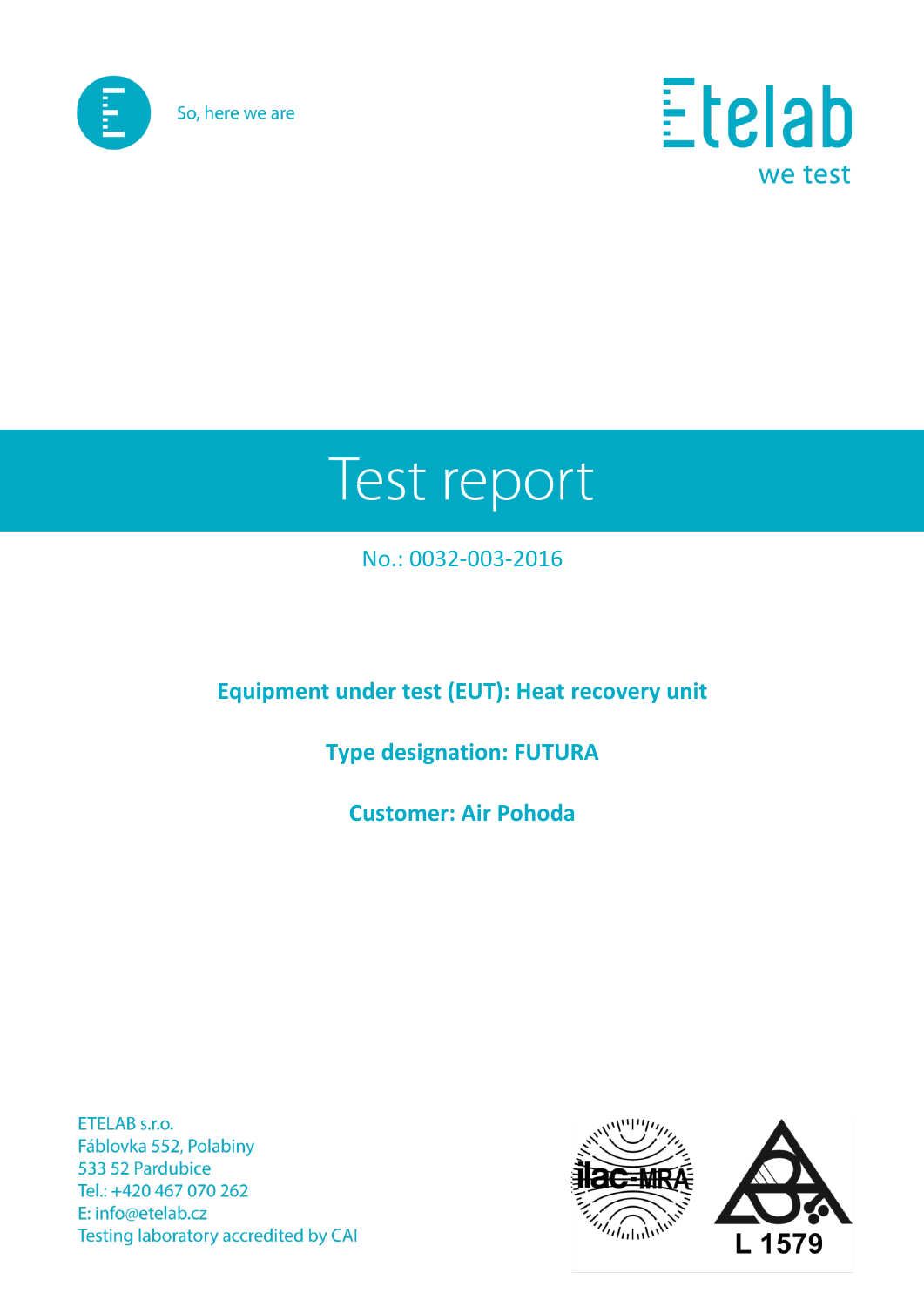

#### **1. SUMMARY**

The measurements have been performed according to Standard / used method:

**EN ISO 5167-2** - Measurement of liquid flow by means of pressure differential devices inserted in circular cross-section conduits running full - Part 2: Orifice plates

**EN 308** - Heat exchangers - Test procedures for establishing performance of air to air and flue gases heat recovery devices

#### **1.1. Participants**

Customer: Air Pohoda s.r.o., Holešovská 1692, **769 01 Holešov, Czech republic**

#### **1.2. Order**

For the measurement of EUT the following performance characteristics shall be determined dry temperature efficiency (4 point)

The order with the number 16-ELZ0032 has been executed according to the contract "Product tests and services", dated 17.10.2016

#### **1.3. Description of the tests**

| Delivery date:      | 18.10.2016    |
|---------------------|---------------|
| Testing starts:     | 05.12.2016    |
| Testing ends:       | 23.12.2016    |
| Testing laboratory: | <b>FTFLAB</b> |
|                     |               |

| Climatic conditions during tests: | Ambient temperature:  | $19.2^{\circ}$ C |
|-----------------------------------|-----------------------|------------------|
|                                   | Relative humidity:    | 41%              |
|                                   | Atmospheric pressure: | 100,3 kPa        |

#### **1.4. Identification of the EUT**

#### **HEAT RECOVERY UNIT**

| Manufacturer:    | Air Pohohoda s.r.o. |
|------------------|---------------------|
| Model:           | <b>FUTURA</b>       |
| Air flow:        | 110-350 $m^3/h$     |
| Voltage:         | 240V, 50Hz          |
| Power:           | 35-365W             |
| Weight:          | 47,5 kg             |
| SN:              | 2811600000          |
| Dimensions (mm): | 1000 x 830 x 550    |

EUT consist of the EC fans, filters (F7,F5), counter flow enthalpy heat exchanger



--------------------------------------------------------- 1 / 6 ----------------------------------------------------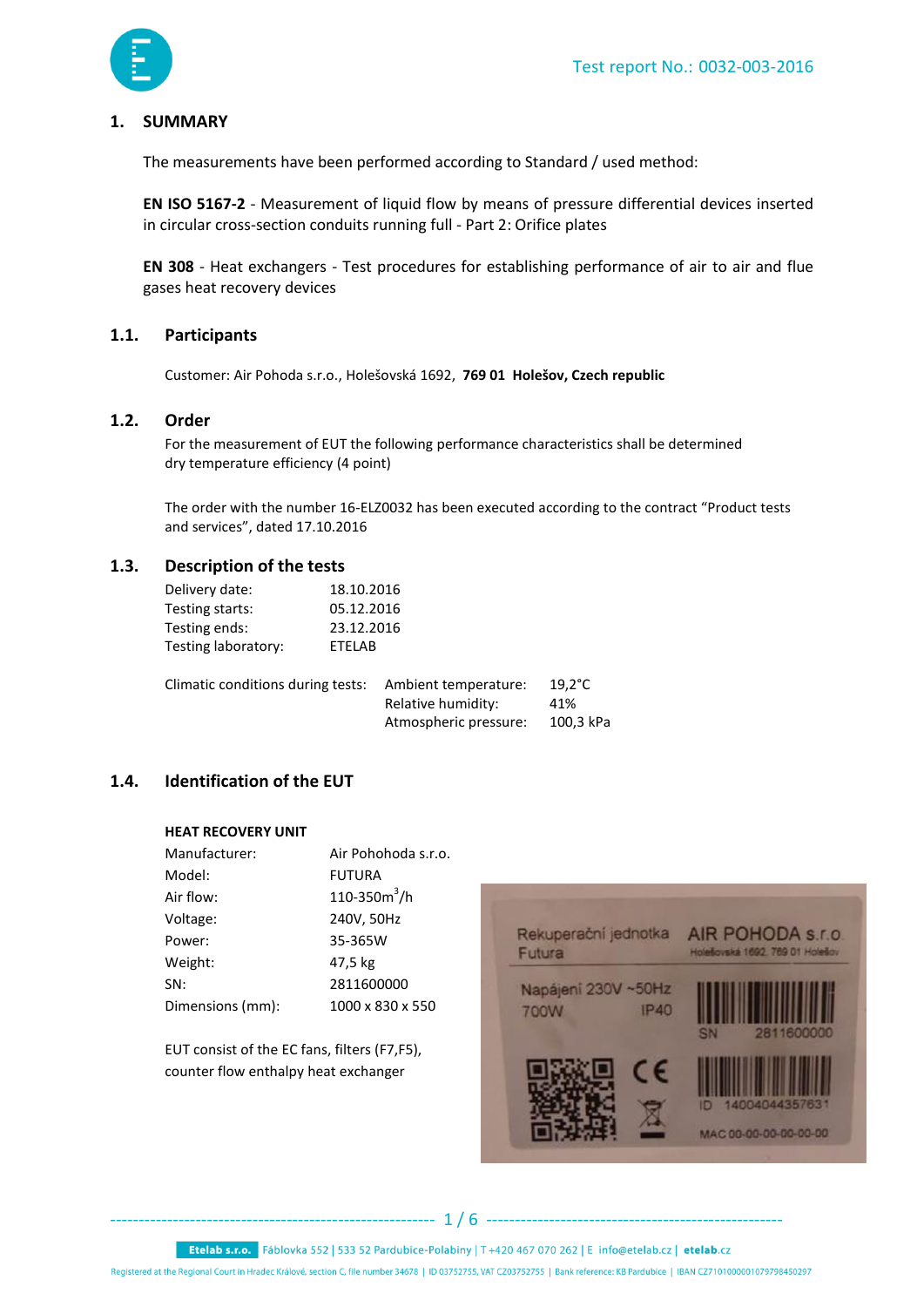

### **1.5. Specification of the measuring devices / instruments**

| Central unit                | ALMEMO 5990-2 A03110153                        |  |  |  |  |  |
|-----------------------------|------------------------------------------------|--|--|--|--|--|
| Temperature sensors         | FPA 10L0250 G5 ZA9030-FS2 (-200+600°C, 0,01°C) |  |  |  |  |  |
|                             | FPA 10L0250 G5 ZA9030-FS2 (-200+600°C, 0,01°C) |  |  |  |  |  |
|                             | FPA 10L0250 G5 ZA9030-FS2 (-200+600°C, 0,01°C) |  |  |  |  |  |
|                             | FPA 10L0250 G5 ZA9030-FS2 (-200+600°C, 0,01°C) |  |  |  |  |  |
|                             | FPA 10L0250 G5 ZA9030-FS2 (-200+600°C, 0,01°C) |  |  |  |  |  |
|                             | FPA 10L0250 G5 ZA9030-FS2 (-200+600°C, 0,01°C) |  |  |  |  |  |
|                             | FPA 10L0250 G5 ZA9030-FS2 (-200+600°C, 0,01°C) |  |  |  |  |  |
|                             | FPA 10L0250 G5 ZA9030-FS2 (-200+600°C, 0,01°C) |  |  |  |  |  |
|                             | FPA 22L0250 ZA 9030-FS1 (-200+600°C, 0,01°C)   |  |  |  |  |  |
|                             | FPA 22L0250 ZA 9030-FS1 (-200+600°C, 0,01°C)   |  |  |  |  |  |
|                             | FPA 22L0250 ZA 9030-FS1 (-200+600°C, 0,01°C)   |  |  |  |  |  |
|                             | FPA 22L0250 ZA 9030-FS1 (-200+600°C, 0,01°C)   |  |  |  |  |  |
| Pressure sensors            | FDA602-S1K SN: 07080444 (±1250Pa, ±0,5%)       |  |  |  |  |  |
|                             | FDA602-S1K SN: 07080441 (±1250Pa, ±0,5%)       |  |  |  |  |  |
|                             | FDA602-S1K SN: 07080429 (±1250Pa, ±0,5%)       |  |  |  |  |  |
|                             | FDA602-S1K SN: 07080425 (±1250Pa, ±0,5%)       |  |  |  |  |  |
| Atmospheric pressure sensor | FDA 612-SA SN: 08010027 (7001050mbar, ±0,5%)   |  |  |  |  |  |
| Sensor humidity/temperature | FHA646-E2C SN: 07100861                        |  |  |  |  |  |
|                             | FHA646-E2C SN:07100860                         |  |  |  |  |  |
|                             | FHA646-E2C SN:07100859                         |  |  |  |  |  |
|                             | FHA646-E2C SN:07100858                         |  |  |  |  |  |
|                             | FHA646-E2C SN:07100850                         |  |  |  |  |  |
|                             | FHA646-E2C SN:07100853                         |  |  |  |  |  |
|                             | FHA646-E2C SN:07100848                         |  |  |  |  |  |
|                             | FHA646-E2C SN:07100760                         |  |  |  |  |  |
|                             |                                                |  |  |  |  |  |
| Orifice plate               | MATTECH 200/150 SN: 72124                      |  |  |  |  |  |
|                             | MATTECH 200/150 SN: 72125                      |  |  |  |  |  |

--------------------------------------------------------- 2 / 6 ----------------------------------------------------

Etelab s.r.o. Fáblovka 552 | 533 52 Pardubice-Polabiny | T +420 467 070 262 | E info@etelab.cz | etelab.cz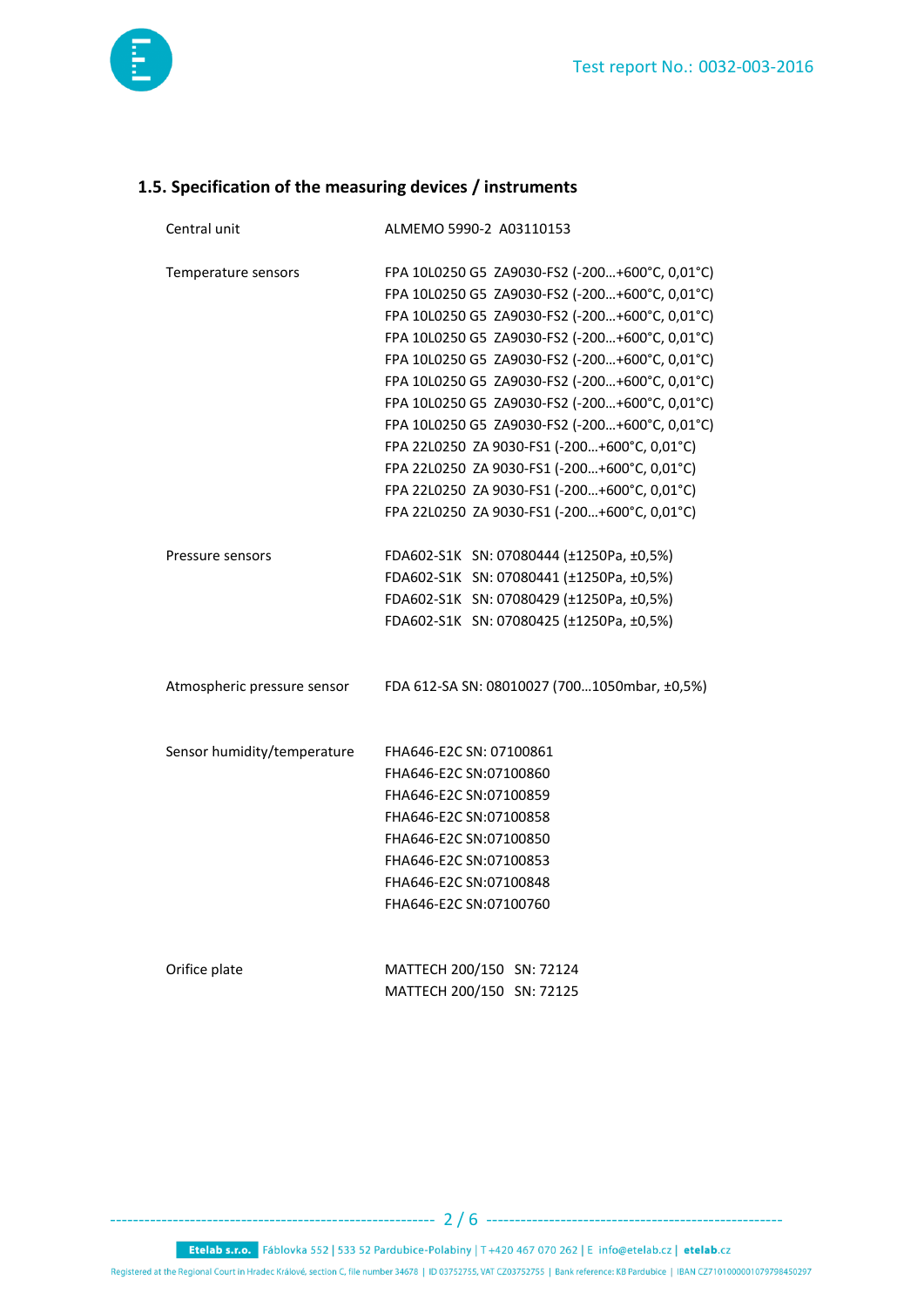

#### **2. TEST RESULTS**

#### **2.1. Dry temperature efficiency**

- 11 exhast air intlet 21 supply air inlet
- 12 exhast air outlet 22 supply air outlet
- 
- 



temperature efficiency :

$$
\eta_t = \frac{t_{22} - t_{21}}{t_{11} - t_{21}}
$$

| $q_{v11}$ | $q_{m11}$ | $t_{11}$ | $\varphi_{11}$ | $x_{11}$ | $\rho_{11}$     | $t_{12}$ | $\varphi_{12}$ | $x_{12}$ | $\rho_{12}$       | $\eta_{\rm t}$ |
|-----------|-----------|----------|----------------|----------|-----------------|----------|----------------|----------|-------------------|----------------|
| $m^3/h$   | kg/h      | °C       | %rH            | g/kg     | $\text{kg/m}^3$ | °C       | %rH            | g/kg     | kg/m <sup>3</sup> | $\%$           |
| 122       | 144       | 24,8     | 32,3           | 6,2      | 1,17            | 7,2      | 78,8           | 5,0      | 1,24              | 91,3%          |
| 197       | 232       | 25,1     | 35,5           | 7,0      | 1,17            | 8,0      | 76,1           | 5,4      | 1,24              | 90,4%          |
| 253       | 301       | 25,0     | 37,8           | 6,1      | 1,17            | 7,1      | 73,3           | 5,4      | 1,24              | 90,0%          |
| 367       | 438       | 25,1     | 41,7           | 6,1      | 1,17            | 7,5      | 72,4           | 5,5      | 1,24              | 89,0%          |
|           |           |          |                |          |                 |          |                |          |                   |                |
| $q_{v21}$ | $q_{m21}$ | $t_{21}$ | $\varphi_{21}$ | $x_{21}$ | $\rho_{21}$     | $t_{22}$ | $\varphi_{22}$ | $x_{22}$ | $\rho_{22}$       | Pbaro          |
| $m^3/h$   | kg/h      | °C       | %rH            | g/kg     | $\text{kg/m}^3$ | °C       | %rH            | g/kg     | kg/m <sup>3</sup> | Pa             |
| 115       | 145       | 4,9      | 63,9           | 3,3      | 1,25            | 23,0     | 24,4           | 4,1      | 1,18              | 100330         |
| 184       | 231       | 5,1      | 70,0           | 3,7      | 1,25            | 23,2     | 25,9           | 4,6      | 1,18              | 100310         |
| 244       | 305       | 5,3      | 89,7           | 5,4      | 1,25            | 23,0     | 45,7           | 6,1      | 1,17              | 100350         |
|           |           |          |                |          |                 |          |                |          |                   |                |

4 | 347 | 433 | 5,6 | 84,0 | 5,2 | 1,25 | 23,0 | 43,0 | 5,8 | 1,17 | 100360

Etelab s.r.o. Fáblovka 552 | 533 52 Pardubice-Polabiny | T +420 467 070 262 | E info@etelab.cz | etelab.cz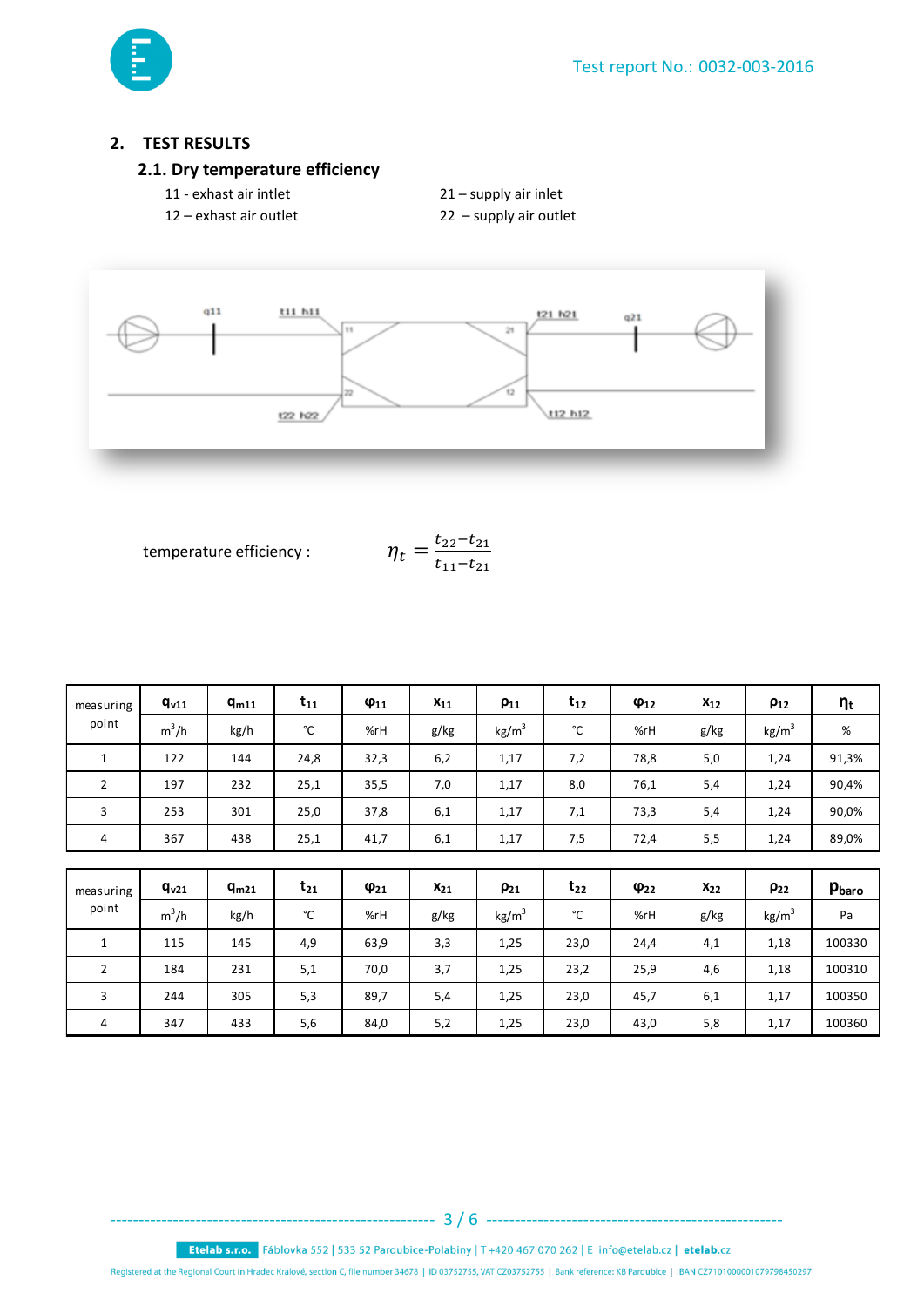



Etelab s.r.o. Fáblovka 552 | 533 52 Pardubice-Polabiny | T +420 467 070 262 | E info@etelab.cz | etelab.cz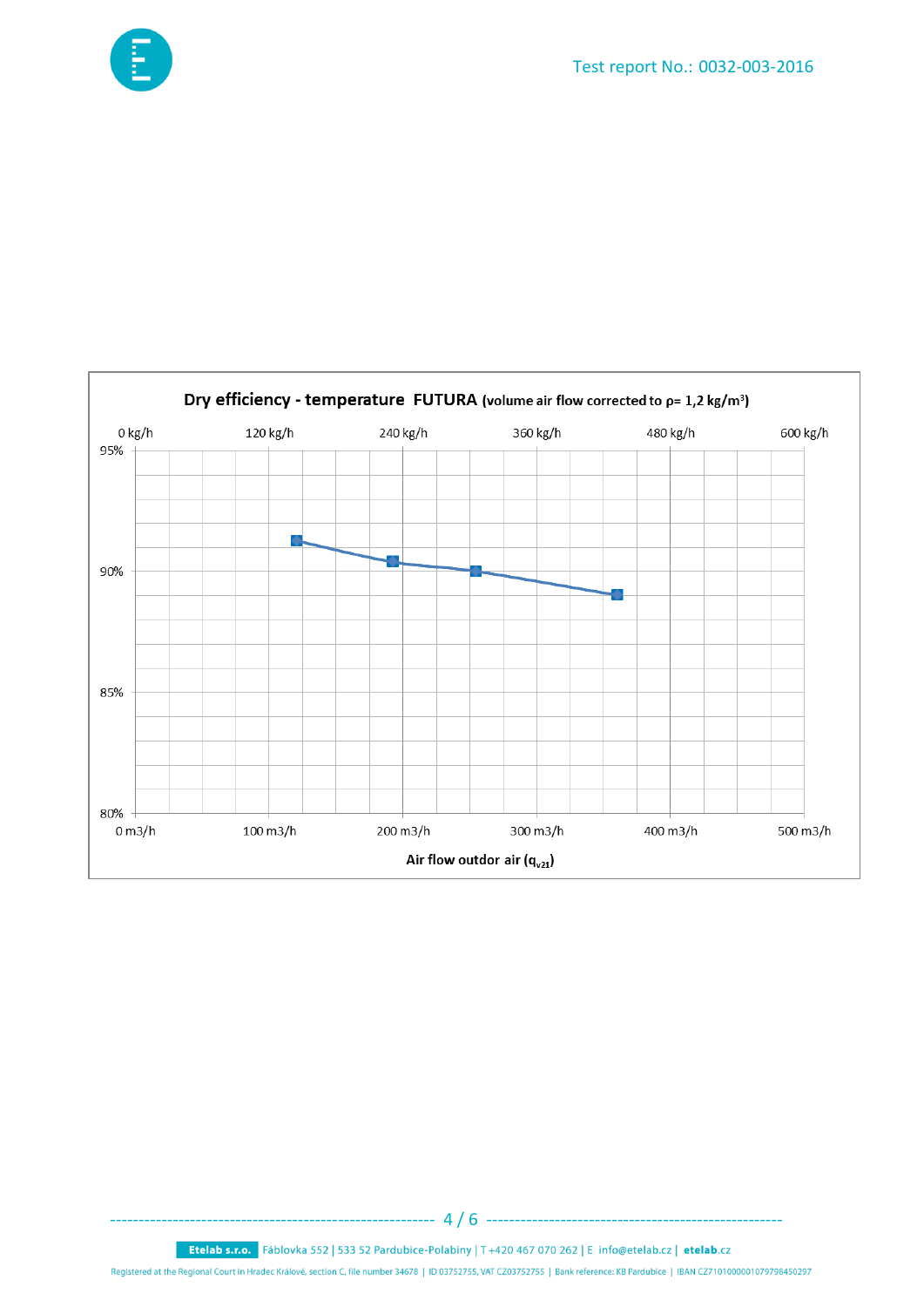

#### 3. PHOTOS







Etelab s.r.o. Fáblovka 552 | 533 52 Pardubice-Polabiny | T +420 467 070 262 | E info@etelab.cz | etelab.cz Registered at the Regional Court in Hradec Králové, section C, file number 34678 | ID 03752755, VAT CZ03752755 | Bank reference: KB Pardubice | IBAN CZ7101000001079798450297